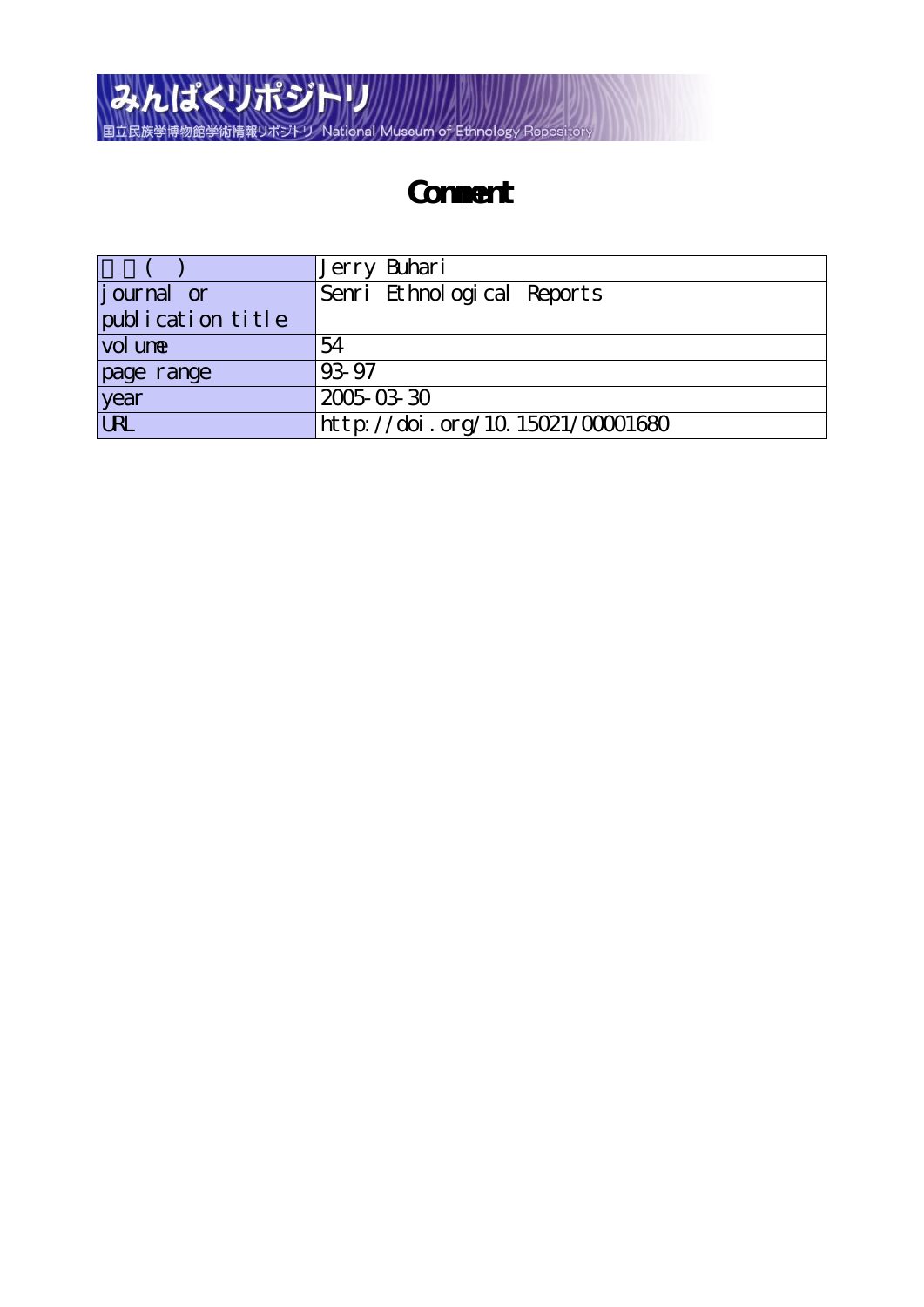## Comment

 by Jerry BUHARI Department of Fine Arts, Ahmadu Bello University, Zaria, Nigeria

*African Voices* is a brilliant project and a good apologetic for those still unable to understand the enigma of the "dark continent" called Africa. Despite the tremendous explosion of information through IT we cannot even today afford to think that most Americans or the Western world would know and appreciate what really Afirica is as a continent. The multimedia Strategy of the *African Voices* project therefore makes the continent both informative and revealing. The fixed readings of the West about Africa require this approach.

 From Arnoldi's account also the positioning of the display halls makes it an inevitable encounter. Therefore a continued encounter does not only succeed in commanding attention, it also commands a presence and perhaps subsequent acknowledgement.

 Furthermore the seeming simplicity of the display strategy provides a wide spectrum of approach for diverse audiences. In this context therefore *African Voices* must be seen as a bri11iant beginning which requires review from time to time where a deliberate thematic curatorship becomes the backbone of its review and expansion.

 I must not fail to say here that this symposium is not only timely but appropriate and perhaps very site specific. The westem arenas of artistic dialogue may have long been exhausted. It was about time that the venues change. This I believe has the capacity to offer al1 of us fresh perspectives to the study of art as a growing universal phenomenon in a global village. Symposium Africa 2001 therefore for me should be seen as a new approach not only in the understanding of art in Africa today but to the appreciation of regional visual activities that are inevitably connected by reason of information technology. In my opinion the most appropriate place to commence this meeting could never be more appropriate than the corner of the Mother of all technology. I thank the Japan Foundation, Kawaguchi through the Setagaya Museum, other bodies and personalities involved in this project for shepherding me here.

 I see my role in this symposium as being that of a representative. Before producing this comment therefbre I asked a few Artists and some simple but well-informed scholars to comment on *African Voices*. This is the result of that consultation.

Sometimes a person can set ambitions and goals that are utopian in nature, which become a blueprint for its failure, particularly if the goal lacks focus and deliberate limitations. This perhaps for me is the fundamental problem of the preject *African Voices*. It appears that each time a project on African culture is undertaken it takes a bogus and limitless dimension reducing the continent to a small geographical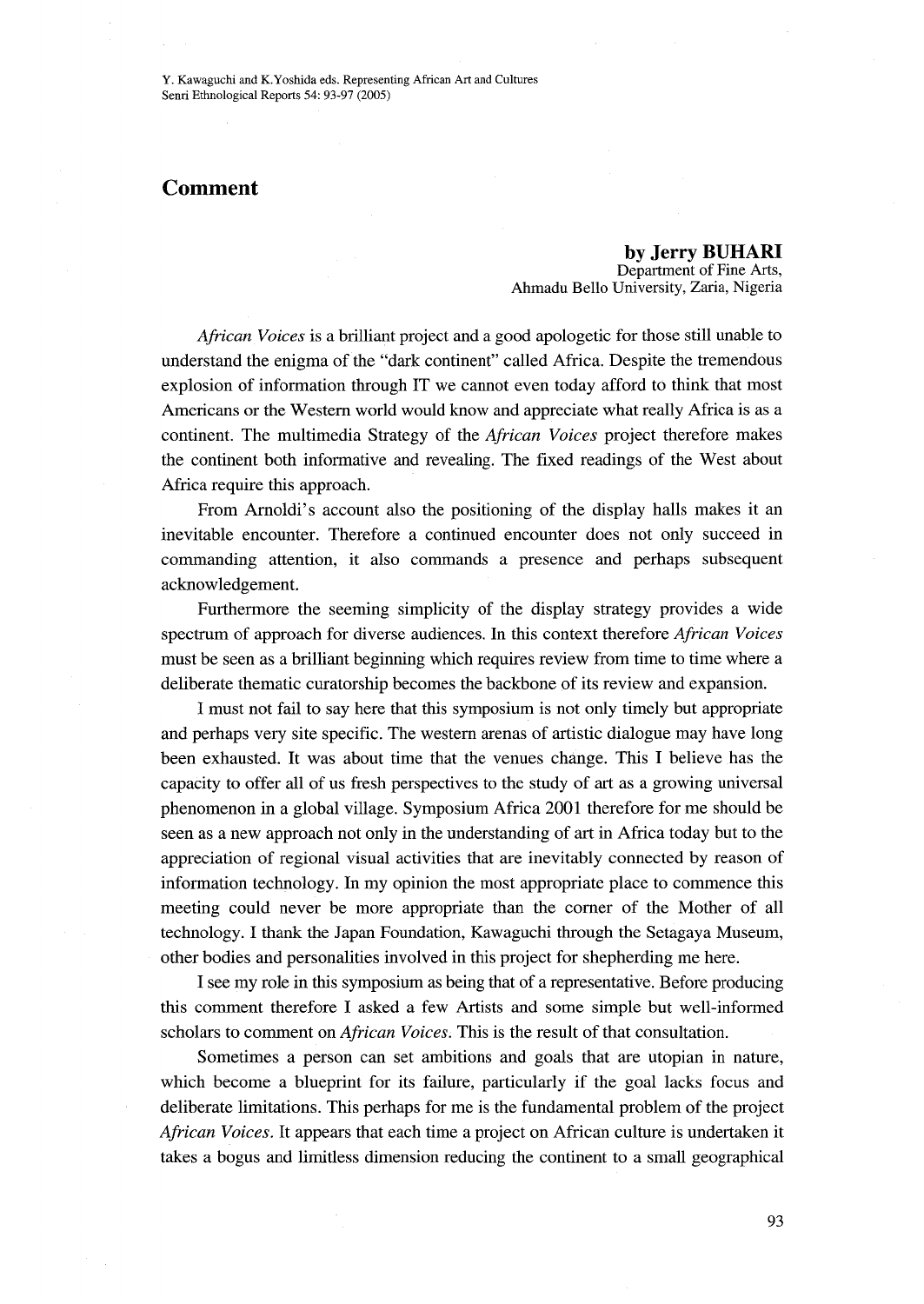region. "To capture Africa's diversity, its dynamism and its global connections throughout its long history and continuing today" is an unjmaginal)le and amorphous project that only Walt Disney may be able to execute. Africa is not a country for God's sake! This is a continent, second biggest in the world with 50 countries. It is most contrasting in geography, in racial variation, language, and people groups. Its culture as diverse worlds is yet somewhat homogeneous. One of the world's earliest human cultures originates from here. Africa is perhaps the only continent which has suffered the most devastating traumas and tragedies of forced foreign occupation and exploitation. Africa was plundered, is still being plundered yet not vanquished. Africa cannot be summarized, please!

 Another question one may raise in the strategy of the preject is the democratization attempt in the use of a seeming all-inclusive person, professional Africanists, academics, development professionals, journalists, African Diaspora, African-Americans, et cetera. This rather defensive posture without the identities of some of these masquerades almost persuades one to feel deficient to criticise the project freely. But African Voices is like any work of art, once presented open to inevitable critical comment.

 I need to clearly point out my limitations here befbre I proceed. One, I have never been to the Smithsonian Institute so I can not even imagine the location of African Voices, the size and context of its presentation. The paper is like a report, very broad and rather too general to enable one to dissect its structure for a more critical analysis. An accompanied video or slides with the paper would have aided this comment. I will therefore only proceed to comment also broadly and generally along the line of the paper.

The compartmentalization of *African Voices* despite its systematic approach still leaves the work fragmented and renders its coherence rather weak. It has too many bits and pieces that make an attempt to piece the jigsaw puzzle "impossicant" (meaning impossible-apologies to the Nigeria dramatist-stage name Zeburdaya).

Perhaps the title *African Voices*, which seems to suggest the conceptual framework of the project may account for part of its weakness. While its sight and sounds offer tantalizing appetite for the project it fails short of the intellectual depth that one would expect of its engagement. It is perhaps more tourist in its success and here one cannot again avoid seeing the "curious gaze."

#### A Few Specific Comments

 The role of Africanists or "professional Africanists" (whatever that may mean) must clearly be stated here does not often represent the current opinion of some African intellectuals, particularly some who still live and practice within the continent. To some of us we see some Africanist positions as sycophantic court jesters of eurocentric audiences. They are hypocrites, mercenaries who cash in easily on the Western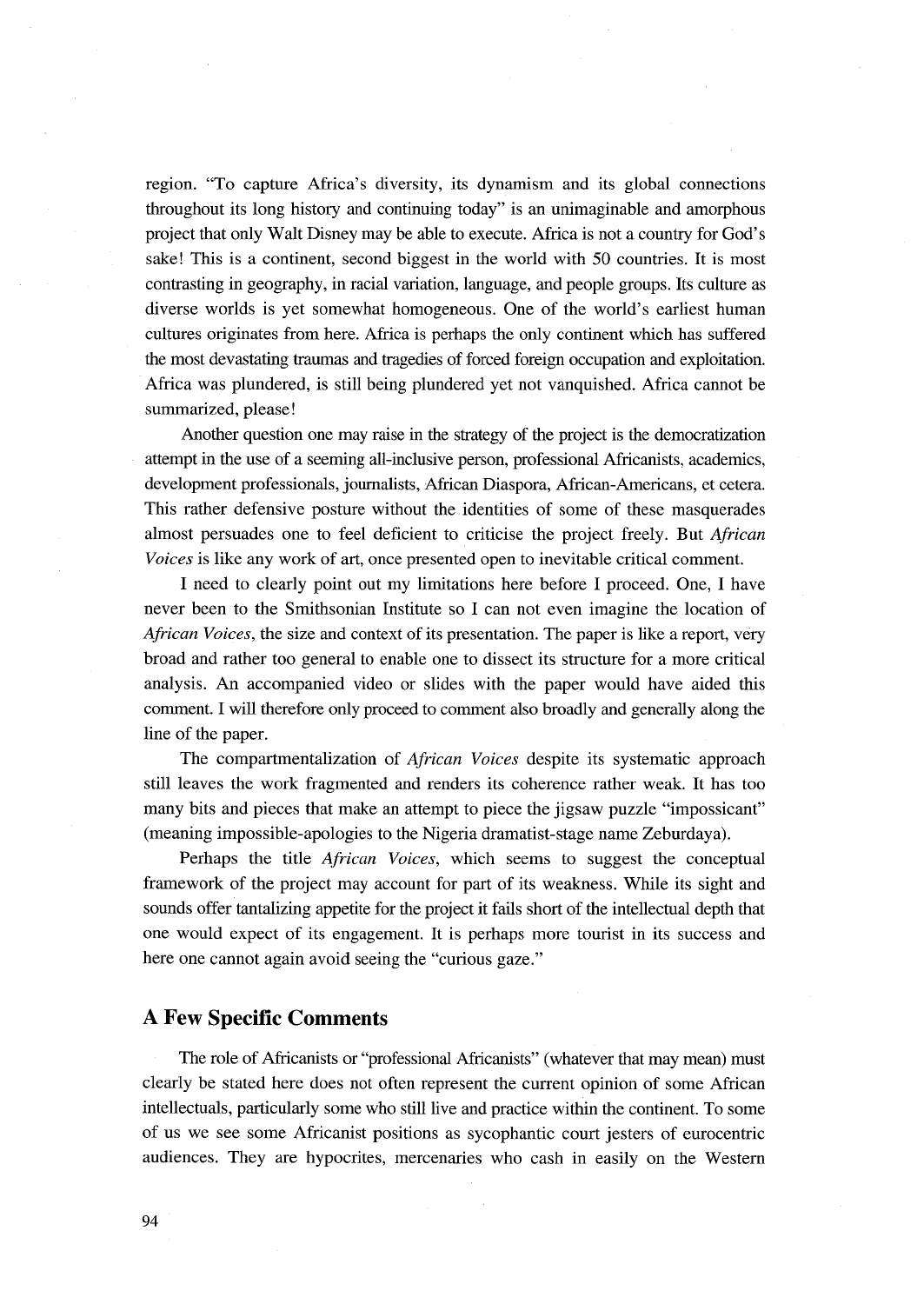appetite for the exotic stories of the "natives."

Consider for example a modern or contemporary African Artist in Europe who puts up paintings or sculptures in a Western site and insists on subjecting his/her Western audience to a ritual performance as a necessary vehicle to transport them into the deep mysteries of these rather simple ordinary works. This only achieves two eurocentric press expectations. One, it confirms what they expect to see. Two, it helps the sales and press review. But sadly it is short lived and despite all theatrical effbrts, is unable to situate the works in the mainstream eurocentric arenas. This is the typical so-called Africanist posture. No doubt it guarantees a meal ticket.

 In this century, any continuing attempt to set contemporary African art through anthropological studies of any modification, no matter how modern will only continue to subject it to the pigeon hole of primitive history. We all know that Euro-American art is yet to attract this kind of scholarship.

To have *African Voices* under a single shelter as a curatorial strategy may seem generous because of its pioneering position, it becomes however instantly unreasonable to house a whole continent under a single physical roof. Even the "alternative Documenta" which I {Begegnung Mit Den Anderen-Encountering the Others by H.e} Attar} attended and had the privilege to participate in, in 1992 when it happened parallel to the official Documenta, had six sites. Four in Kassel, two in Hann-Munden. Afirica must be seen as site specific, if one requires an authentic experience.

#### Changing Attitudes

But *African Voices* still represent the healthy wind of change in the representation of the art from Africa in both Europe and America compared to what used to obtain in the recent past. For example the expansion of the Museum of National History in the Smithsonian Institute, the opening of the Sainsbury African galleries, the provision of a corner in the Louvre for African art, the creation of a space for the beautiful antiquities (now recognized as sculptures) in the collection of Iowa University Museum are significant attitudinal changes in the representation of African art.

 Furthermore African scholars in diaspora have strategically positioned themselves along the corridors of Western artistic arenas and often infiltrate their worlds to raise questions and challenge not only how Afitican art is discussed but even how Europe can be "unpacked" (Salah Hassan et al.). However for these effbrts to have greater impact in the process of decontextualising African art from the Eurocentric trappings of the past the efforts must constantly change in form and strategy pursuing organic, fluid and interactive approaches alongside other cultures. All these must be done in the true spirit of globalization and global neighborhood.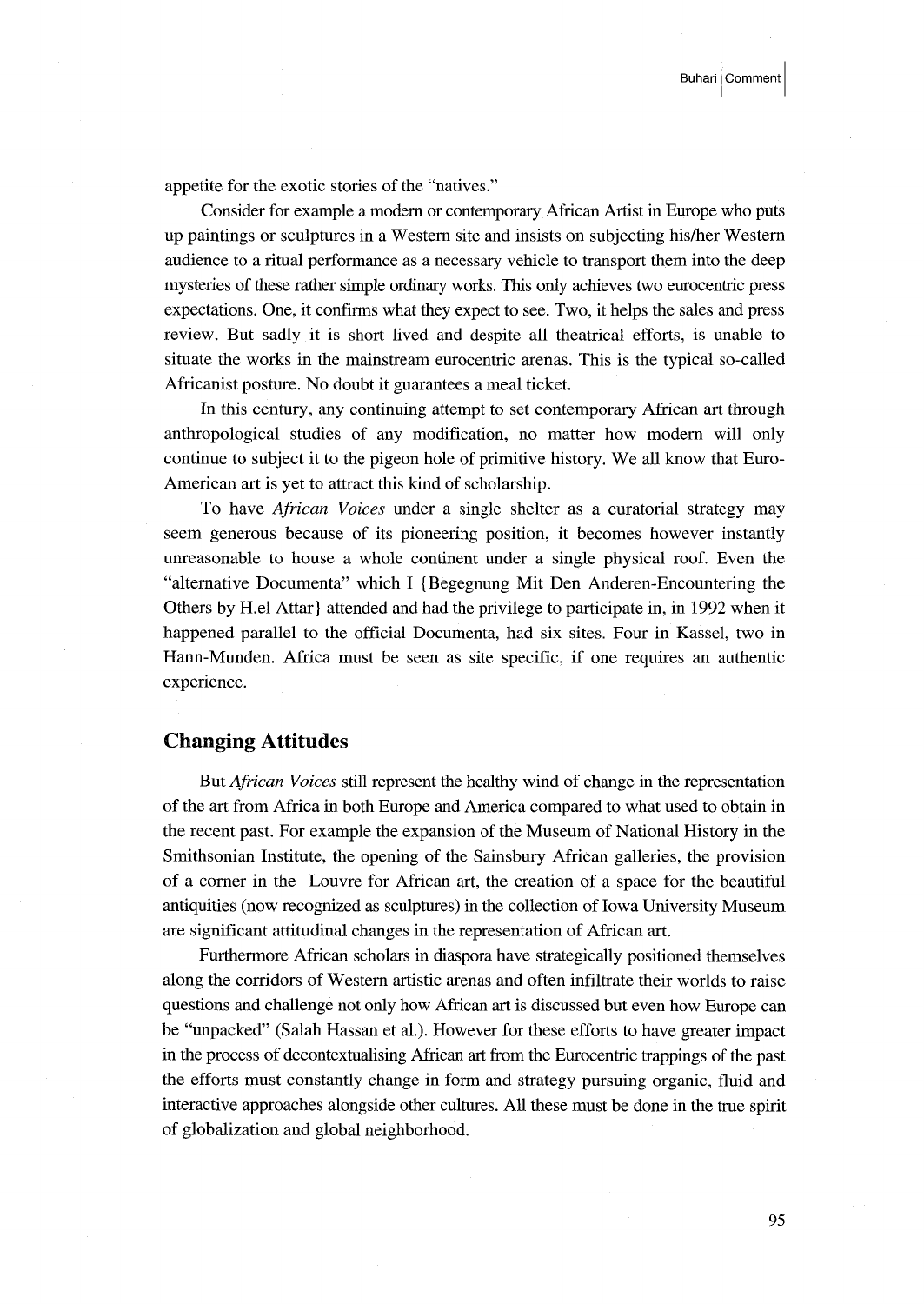### Sad Realities

I have to conclude by making some sad apologies for Africa. I am one of those who feel very strongly that after a time, a victim of rape (whether male or female) must "rise up, dust up himself and start ai1 over again" (like Kenny Rogers will say). There is the need for African scholars to move on from a wailing scholarship. Secondly, some Aftican scholars today arrogate to themselves certain exclusive expenise on the history of African art. They are "too big," impatient or arrogant to return to the `ijungle" to face the work needed. They tend to have a sweeping assessment of the contemporary artistic activities going on inside it. They employ a curatorial strategy I would simply cal1, taken for granted. Very few can tell where artists live or work. Very few know artists by intimate study. Very few attend exhibitions or any art functions. These categories of scholars think that the text is the same as the work.

 For example in Nigeria where I live and practice, I am yet to be visited by any art historian critic who I would say, dedicated 2 days or a certain period of time to visit my studio and do any critical work. Unti1 this week I know no artist who is a subject of close study by any art historian. This is often regarded as unmerited favor.

 Most African scholars living abroad rely on second hand information colleted by untrained resource persons to produce gloss publications. These types of publications became authoritative materials due to the dearth of more scholarly publications. At this moment what may seem to be an important book project is being put together titled "A century of Art in Africa 1900-2000" by the publishers of Revue Noire. I consider the approach detached and arrogant armchair scholarship. In this case a photographer was sent to Nigeria without a script. He came just to take any photograph of works available. This type of scholarship suggests that African artists are still anonymous. It seems so akin to the very problems we attribute to the early tourist writers of our history. What an inheritance.

The problem of food, shelter, security and the ability to plan for tomorrow, due to the lack of a stable polity perhaps to my mind constitute the most frightening obstacle to a healthy development of contemporary art in Africa. Art, to a large extent is fashioned in the end as an object and therefore inevitably subject to commodity and object of merchandise. Ordinarily this should be a healthy atmosphere for contemporary art to thrive in Africa; but the type of materialism that is practiced in most parts of the continent is that which pursues a dense obsession with the mundane than with the transcendental values of life that art seeks to promote. Furthermore the dearth of a critical art discourse across the continent continues to obscure the vibrant creative work that exists.